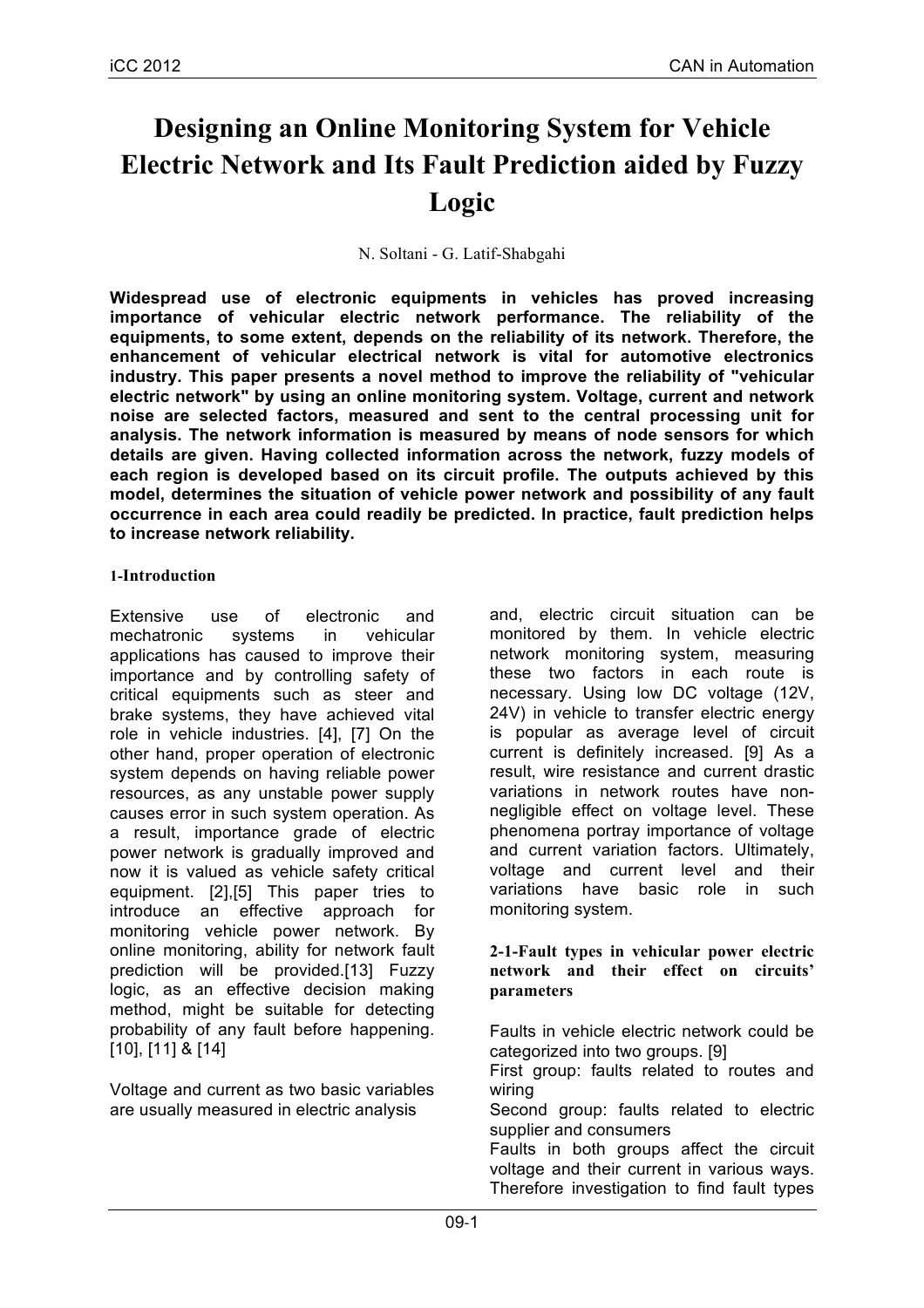and their effect can help to recognize fault reasons from circuit parameters and also in higher levels can provide ability of fault prediction before its happening. Usually electrical consumers in different states

have distinctive electrical behavior, so it should be useful to analyze faults in each supplier and transition group and consumers group individually.

#### Table1: Faults related to wiring and power electric interface

| <b>Fault Type</b>     | How to affect on monitoring parameters                  |
|-----------------------|---------------------------------------------------------|
|                       |                                                         |
| Short circuit(strong) | Current drastic escalating                              |
| Short circuit(poor)   | Voltage drastic reducing<br>Current tangible escalating |
|                       | Voltage non-tangible reducing                           |
| conflict              | Expected current and real current is not match          |

Common faults related to consumer equipments.[9]

- Current variation
- Short circuit
- Persistent noise on Voltage
- Voltage shock
- Current cutoff
- Current Leakage

#### Table2: faults related to consumer electric equipments

| <b>Fault Type</b>               | How to affect on monitoring parameters                                                            |
|---------------------------------|---------------------------------------------------------------------------------------------------|
|                                 |                                                                                                   |
| Current variation               | Voltage variation                                                                                 |
| Short circuit                   | Current escalating<br>Voltage reducing<br>Routes current is not match to consumer status(on, off) |
| Persistence noise on<br>voltage | Increasing voltage noise amplitude on all network or parts of that                                |
| Voltage shocks                  | Sudden voltage increasing                                                                         |
| Current cut off                 | Contradiction between real route current and active state expected<br>current                     |
| Current leakage                 | Contradiction between real route current and disable state expected<br>current                    |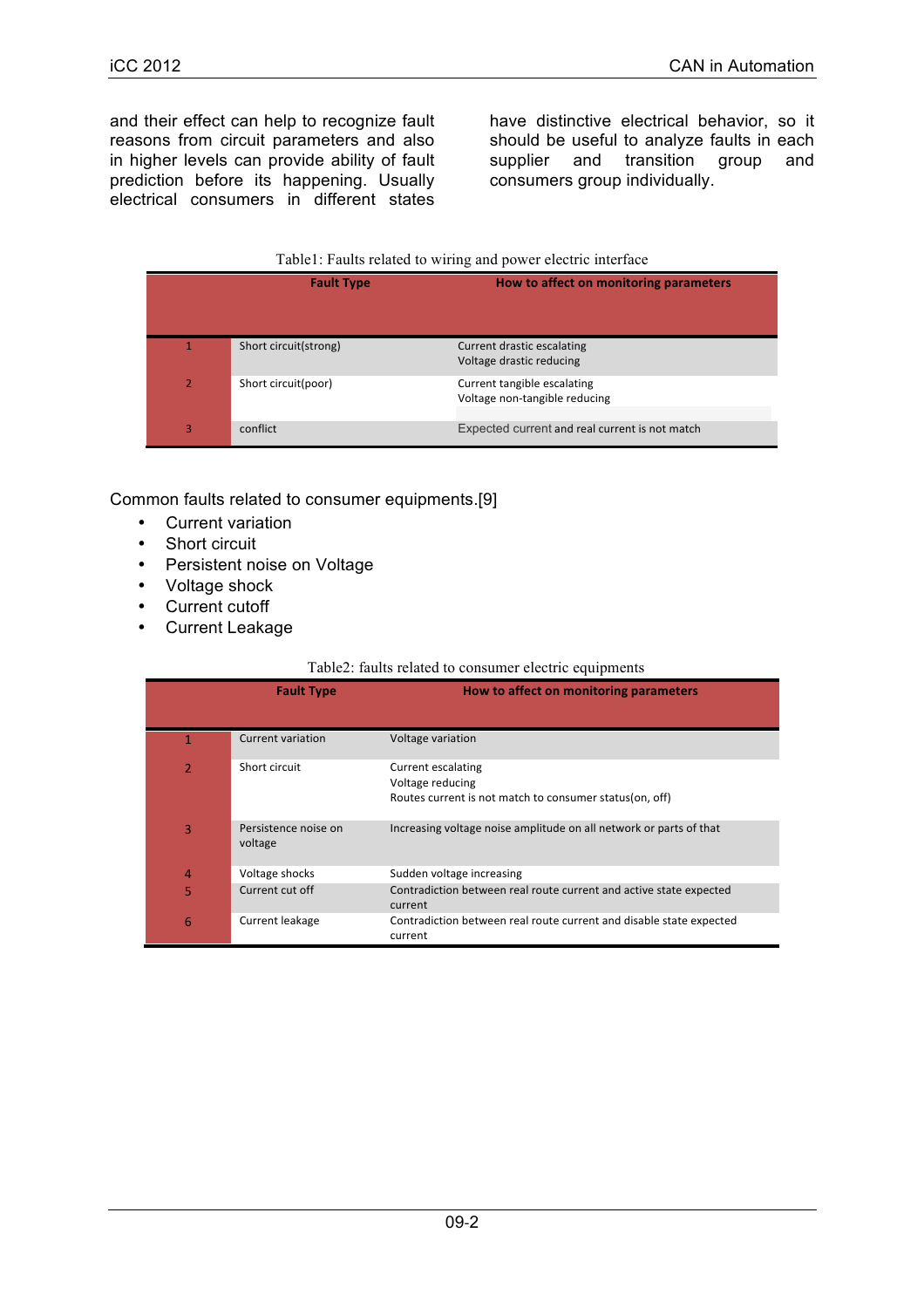## **Fault in electric power supplier**

Usually suppliers consist of battery, generator and charging circuits. [8]

- A) Battery faults 1-sudden reducing battery voltage 2-reducing chargeability
- B) Generator and charging circuit faults

1-abnormal voltage increasing 2-reducing voltage in normal current network 3-abnormal voltage variation in charging circuit

Based on this categorization table 3, 4 have been developed.

| Fault type               | How to affect on monitoring parameters             |
|--------------------------|----------------------------------------------------|
|                          |                                                    |
| Reducing battery voltage | Global voltage reducing                            |
| Reducing chargeability   | Battery voltage increasing in short amount of time |

| Fault type                                       | How to affect on monitoring parameters                            |
|--------------------------------------------------|-------------------------------------------------------------------|
| Disability of regulation<br>and charging circuit | Abnormal battery's voltage increasing<br>Noise on network voltage |
| disability of generator                          | Reducing battery voltage<br>Current cutoff from charging circuit  |

Table 5: Fault in power supplier (generator and charging circuit)

#### **3-Monitoring system components**

In monitoring system, two groups of component have been defined. [6] Nodes for reading, analyzing and broadcasting network information

Nodes for acquisition, management and monitoring network parts status

So, in the designed distributed monitoring system some nodes in different routs of electric power network are obliged for sampling various electric parameters, and then after initial analysis, sending achieved information to the central management node over vehicle control network. Finally, in management node those data all together portray status of vehicle electric power network. In higher levels, power network status contain

valuable information which can be used for predict abnormal happening and notice probable failure with exact zone and position definition. Figure 1 has been designed based on such considered structure has been designed. In this figure some sensor nodes are located in different routes and are individually obliged to read and send data to the main monitoring node. This transaction is done over CAN bus. CAN bus as a popular vehicle control network, is intended for the connection between sensor nodes and main monitoring node. [1], [3]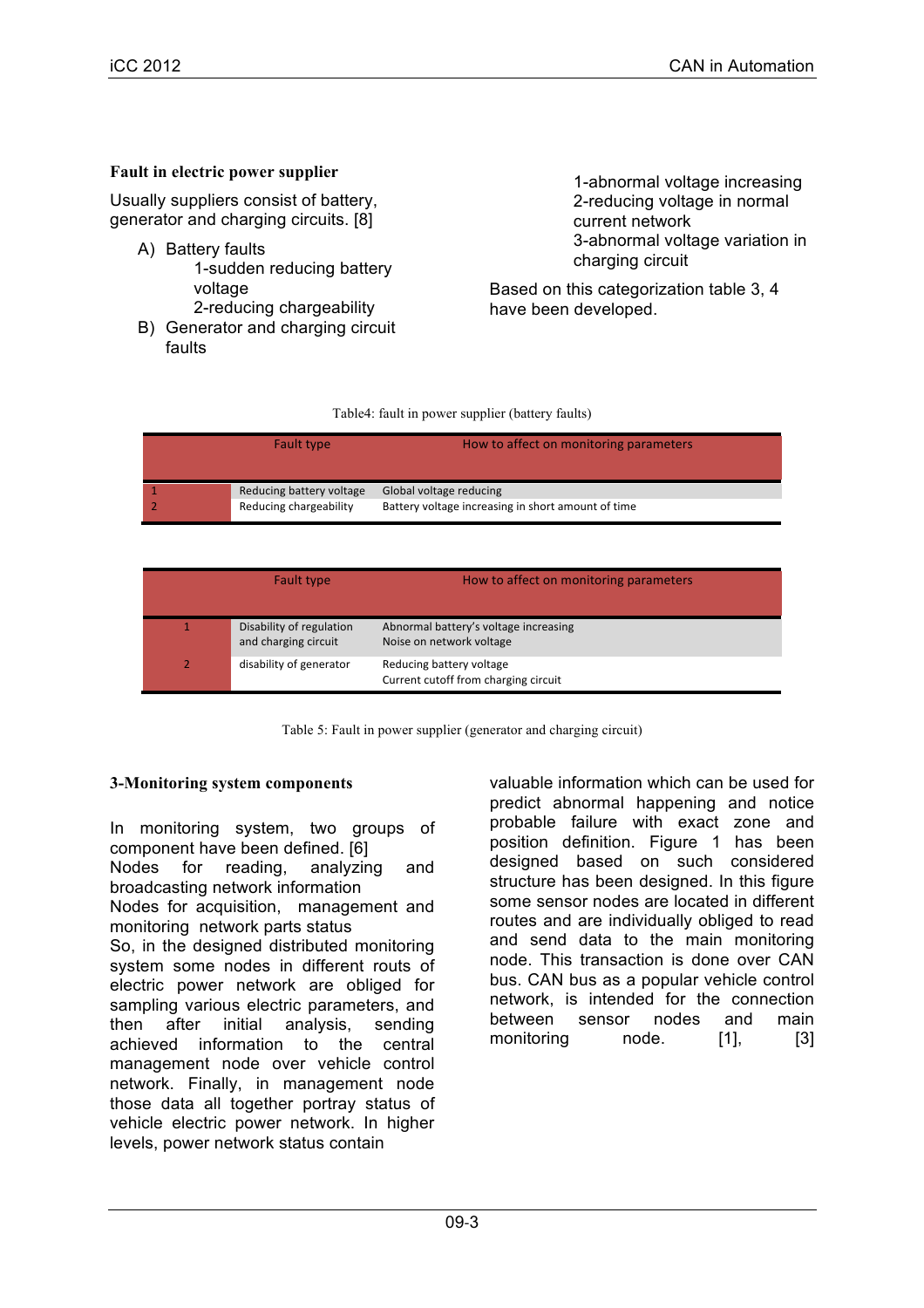

Figure 1: Structure and components of vehicle power electric network

#### **1-3-Sensor nodes**

Based on network factors definition, sensor nodes should be able to measure voltage, current and network noises concurrently. Another point is electric supply for these nodes, and it is not efficient to increase complexity of vehicle power network by monitoring nodes. As a result, two then occurred problems are nodes proper node operation and choosing effective nodes location.

#### **1-1-3-Designing components and structure of sensor nodes**

Sensor nodes are responsible for two basic tasks.

A) Power network voltage and current sampling; sensor nodes should achieve network information by measurement and initial analysis of monitoring parameters.

B) Having connection with central control system; sensor nodes are transfer obtained data to the central monitoring node over vehicle data network such as CAN or Flexray.[6] (Figure 2)



Figure 2: sensor node main components

This structure is completely compatible with vehicle which is equipped with multiplex network. So multiplex data network plays a basic role in full duplex data transferring between sensor nodes and central node.

According to nodes obligations, some components are crucial for them. (Figure 3)

- 1) Protection unit
- 2) Electric supplier
- 3) Noise detector circuit
- 4) Voltage meter circuit
- 5) Current meter circuit
- 6) Fast ADC component
- 7) Processing unit
- 8) Bus control unit



Figure 3: Sensor node component block diagram and their connections

## **2-1-3-Protection unit**

Sensor nodes, as automotive electronic devices, have to tolerate vehicle harsh conditions, so in electronic element selection, circuit and PCB designing, automotive standards must be met. Shock voltage, wide range temperature and vibration are notable, usual phenomena in vehicles. In protection unit some components such as fast varistors, RC filters and Transient voltage suppression diode to be used for avoiding disturbances.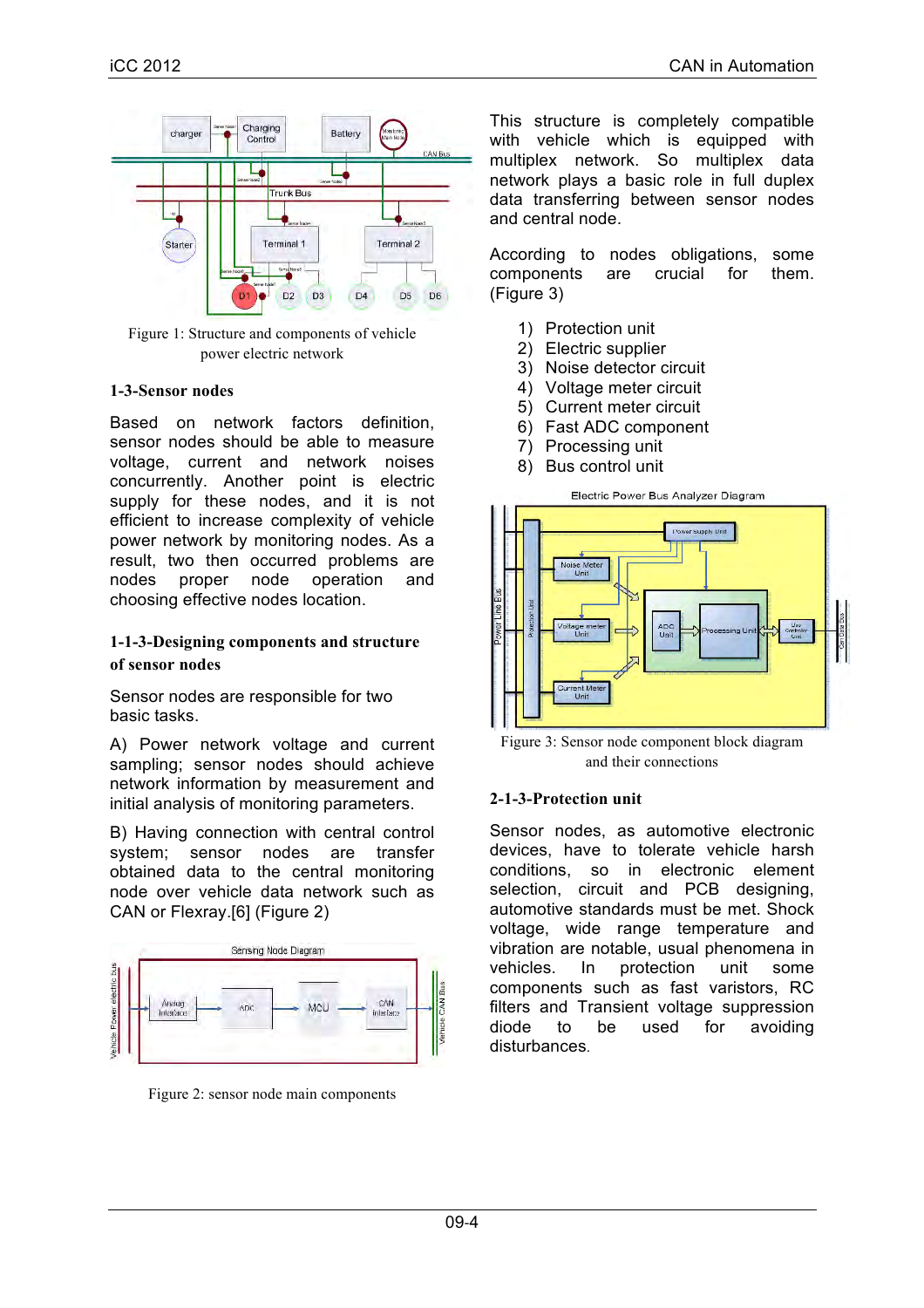#### **3-1-3-Electric supplier**

Sensor nodes as a role base monitoring module must remain active during lack of input supply voltage. It means that node itself provide demand energy by battery in a limited period of time and send current

cutoff status. As a result, supply circuit contain circuits for shock damping, noise canceling, voltage regulation and battery charge and discharge, as shown in fiqure4.

According to power supply definition the circuit has been designed which is shown in figure 5.



Figure 4: Power supply components and their connections



Figure 5: Power supply circuits

## **4-1-3-Noise detector circuit**

Noise as unforeseen phenomena might occur in different types. So noise detecting circuit should be able to detect noise waves in distinctive frequencies and amplitudes. In this paper based on popular vehicle electrical treats, noise detection unit is focused on wave frequencies in range of 100 to 1 KHz.

This unit measures noises by this sequence:

- 1) Variation damps and noise canceling from input voltage and provides stable DC voltage as a first input.
- 2) Having comparison between first input and real network DC voltage and measures the difference.
- 3) Amplify difference between two signals.
- 4) Measures upper half wave and lower half wave voltage individually
- 5) Measure average voltage of each upper and lower half wave.
- 6) convert these average voltage to ADC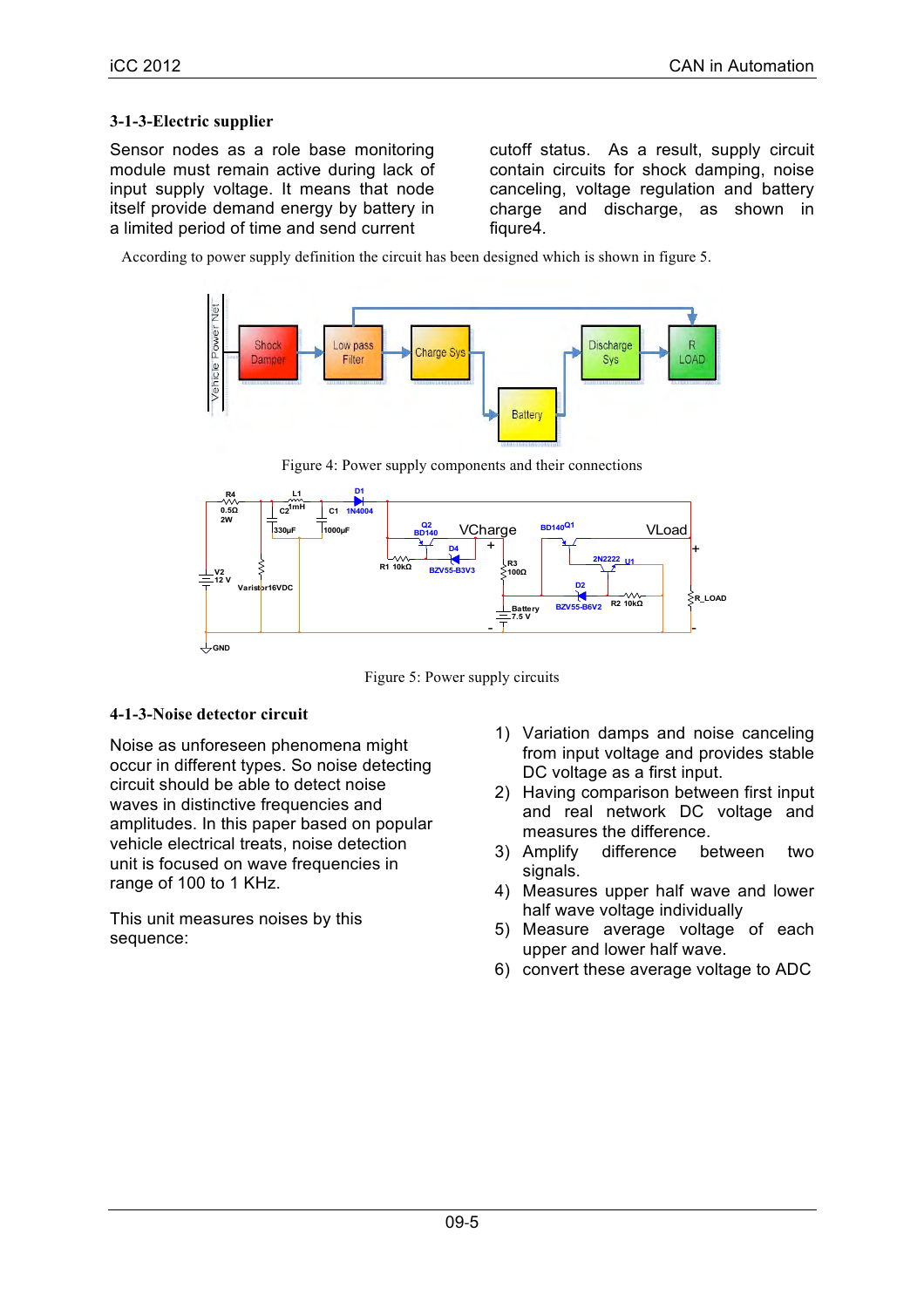

Component diagram and their connections are shown in figure 6.



According to this structure based on differential amplifier and half wave rectifier, analog circuit is designed. (Figure 7) By simulating the considered circuit in simulator software (NI multisim) proper operation of circuit has been proved. Figure 8 show the simulation result. In

upper curve, noise amplitude gradually increased. The lower curve as an output voltage concurrent with noise signal also has been increased.

Noise escalating depends on output DC voltage and has almost linear variation which is shown in figure 9.







Figure 8: Noise detector circuit simulation result in NI multisim software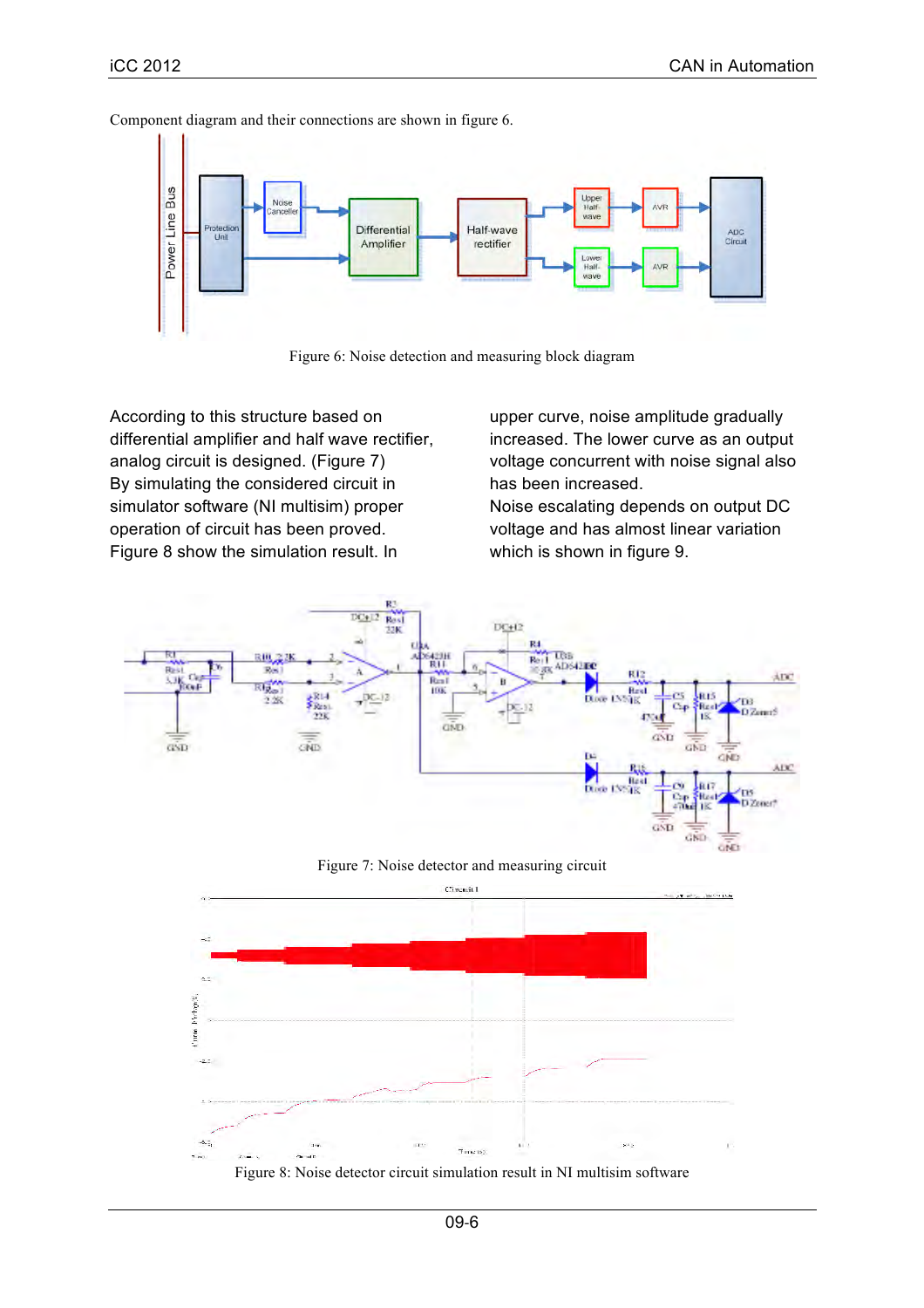.



Figure 9: Output voltage curve depends on noise amplitude

## **5-1-3-Voltage and current meter circuit**

The other electrical factors are voltage and current level have been measured by two components. Diagrams as shown in figures 10 and 11.

As it is pointed out the monitoring system is setup in vehicle control network. Figure 12 shown its position in multiplex network architecture





Figure 10, 11: Current and voltage measurement circuit block diagram



Figure 11: Monitoring position in multiplex vehicular control network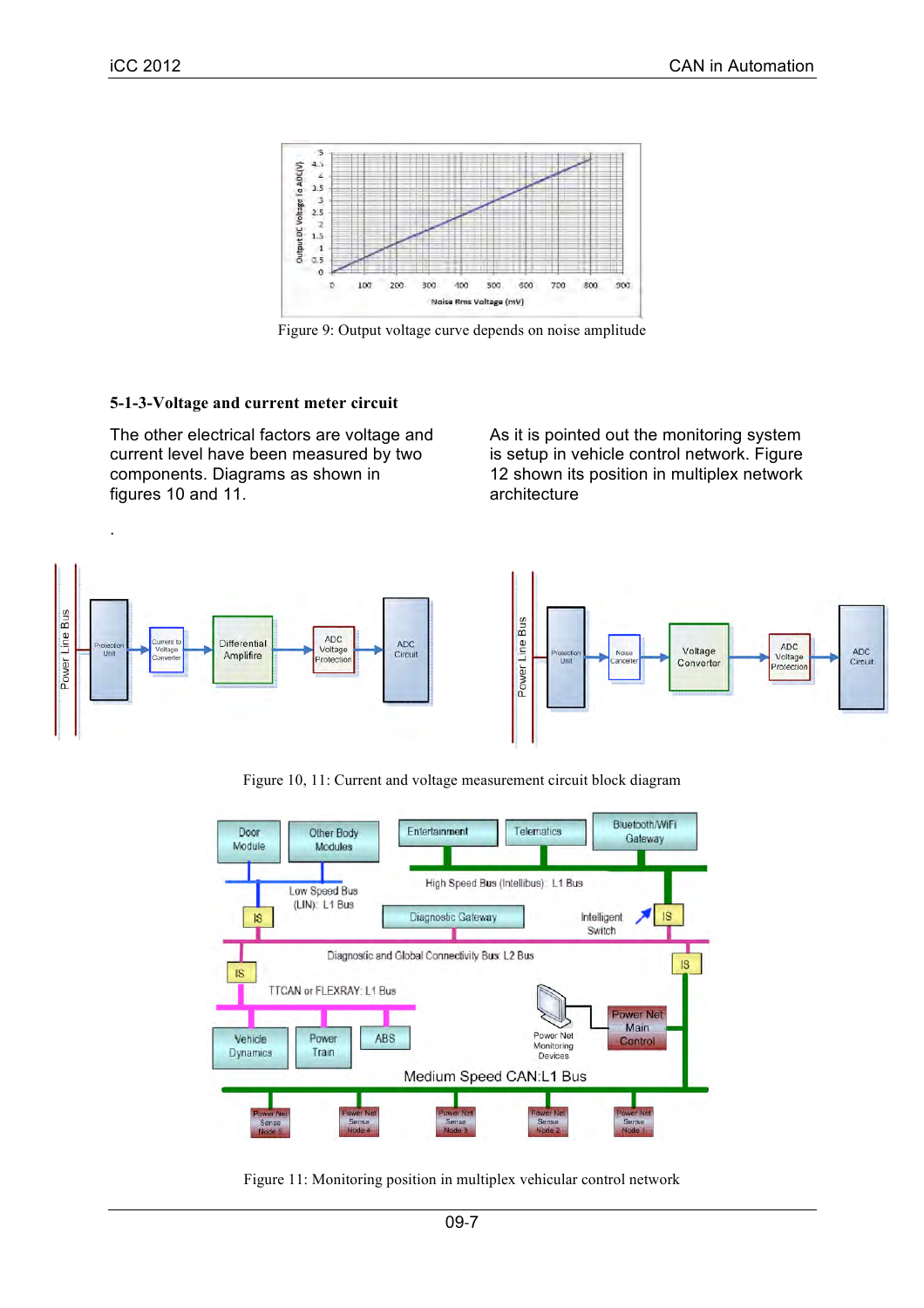According to above diagram medium speed CAN bus is responsible for connecting sensor nodes to main controller. By intelligence switch ability of having connection with backbone vehicle has been provided. The power network main controller manages sensor nodes information and analyzes them. Sample decision approach has been discussed by using fuzzy theory, in the following.

#### **4-Power network fault prediction by fuzzy logic**

Having decision by fuzzy logic is done in three stages. [12]

1) Fuzzification

2) Inference

3) Defuzzification

In this application voltage and current level and noise amplitude are three input variables and also, network stability in each zone as an output variable have been defined. For each input variables, three Gaussian membership functions and for output five Gaussian membership functions has been selected. In power network monitoring system each node has an special specification. Based on these specification membership functions should be set. The fuzzy model which has been simulated in this paper is related to forward lighting of Peugeot 206. [15] (Figure 12, 13, 14 and 15)

And also the fuzzy rules based on level of noise variation (low, medium and high) are defined and organized in three tables. (Table 6, 7 and 8)



Figure 12: Voltage membership functions has extremum point on 10.5, 12 and 13.5 for low, normal and high level







Figure 14: Current membership functions has extremum point on 0, 0.4 and 0.8 for low, medium and high level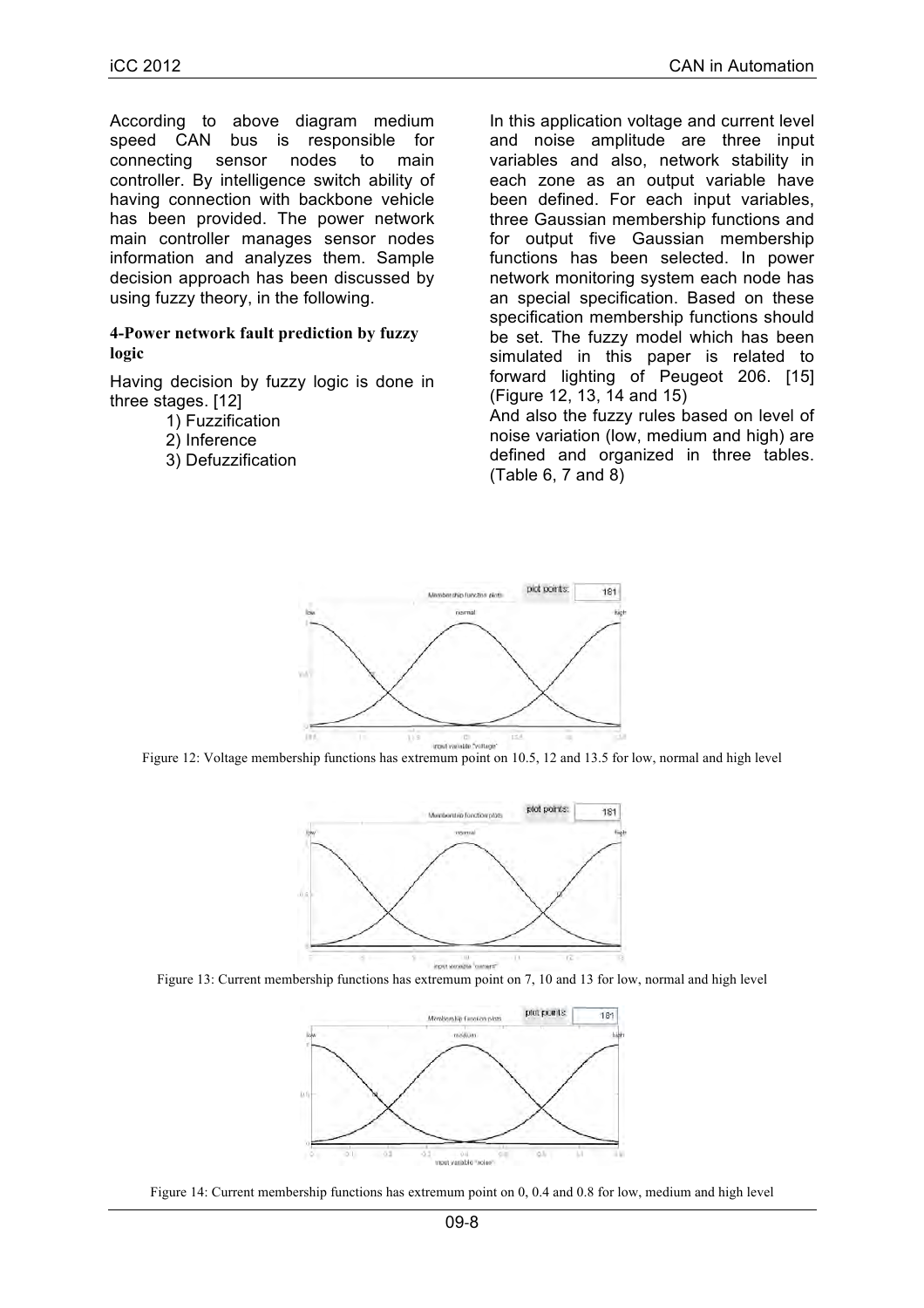

Figure 15: Network stability as fuzzy output variable set in five membership functions (Very safe, safe, unstable, very unstable, fail)

| <b>Exail</b> anstable Very unstable <b>Low</b>                                   |  |  |
|----------------------------------------------------------------------------------|--|--|
|                                                                                  |  |  |
|                                                                                  |  |  |
|                                                                                  |  |  |
|                                                                                  |  |  |
|                                                                                  |  |  |
|                                                                                  |  |  |
|                                                                                  |  |  |
|                                                                                  |  |  |
| ,我们也不能会有什么。""我们的人,我们也不能会有什么?""我们的人,我们也不能会有什么?""我们的人,我们也不能会有什么?""我们的人,我们也不能会有什么?" |  |  |

| Table 6: First part fuzzy rules when noise level is low |  |
|---------------------------------------------------------|--|
|                                                         |  |

Table 7: Second part fuzzy rules when noise level is medium

|  |  | <sup>1</sup> <sup>Tich</sup> Normal Low Voltage                                                                                                                                                                                  |
|--|--|----------------------------------------------------------------------------------------------------------------------------------------------------------------------------------------------------------------------------------|
|  |  |                                                                                                                                                                                                                                  |
|  |  |                                                                                                                                                                                                                                  |
|  |  |                                                                                                                                                                                                                                  |
|  |  | a and the state of the state of the state of the state of the state of the state of the state of the state of t<br>State of the state of the state of the state of the state of the state of the state of the state of the state |
|  |  |                                                                                                                                                                                                                                  |
|  |  | Very unstable safe and safe and safe and the same of the safe and the safe and the same safe and the same of the same safe and the same safe and the same safe and the same safe and the same safe and the same safe and the s   |
|  |  |                                                                                                                                                                                                                                  |
|  |  | Fail anstable Very unstable High                                                                                                                                                                                                 |
|  |  |                                                                                                                                                                                                                                  |

Table 8: Third part fuzzy rules when noise level is high

By simulation of fuzzy model, relation between each two input variable and network stability can be shown in surface

diagram. Figure 16, 17 and 18 portray power network stability status individually related to:

- 1) current and voltage level
- 2) Noise amplitude and voltage level
- 3) Noise amplitude and current level



09-9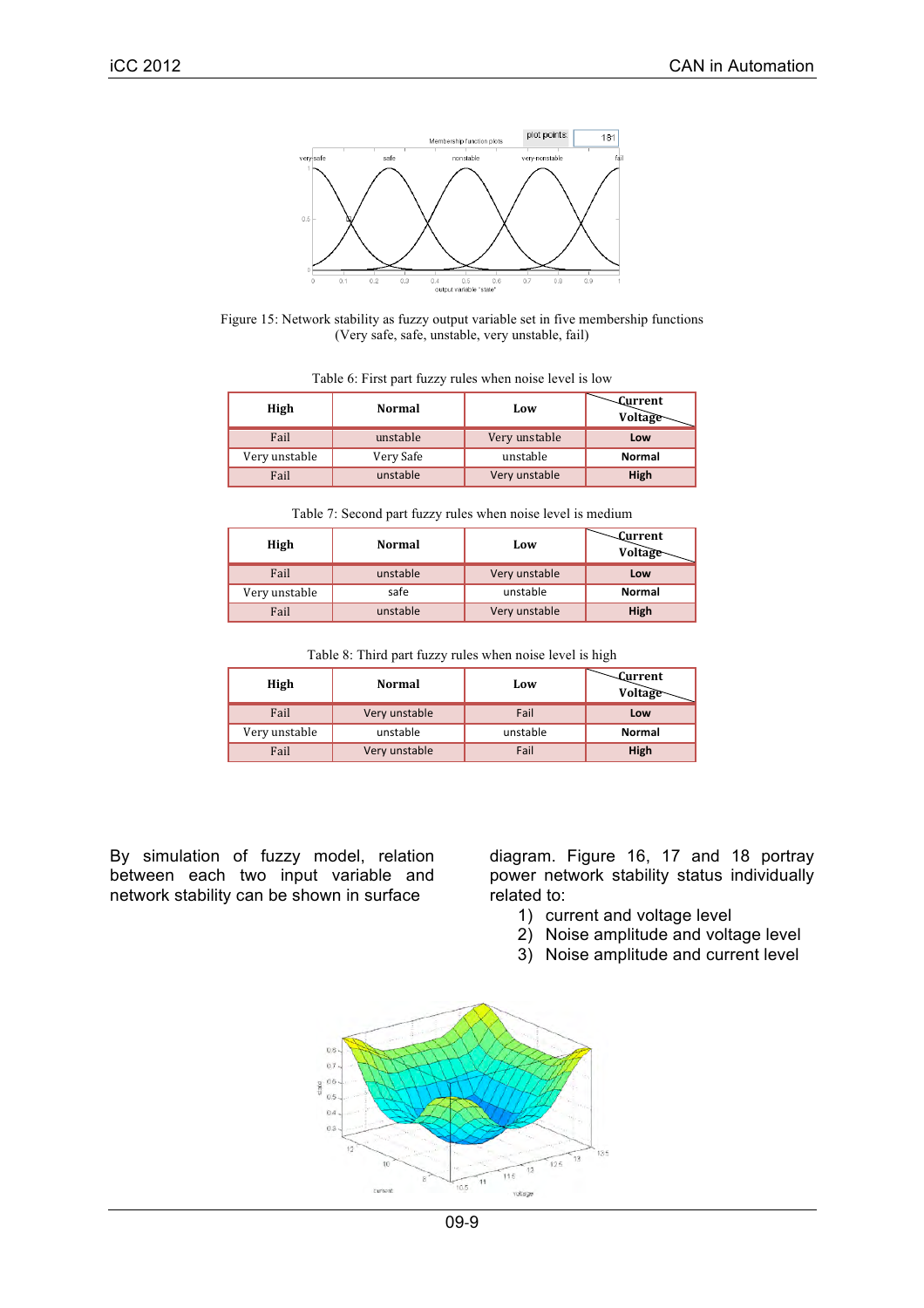

Figure16: Stability surface diagram depends on current and voltage variations

Fiqure17: Stability surface diagram depends on noise level and voltage variations



Figure18: Stability surface diagram depends on noise level and current variations

# **Conclusion**

Vehicular control network provide facility of communication between automotive electronic modules. By this facility and using online system monitoring system in vehicle power network, distinctive stats of electric modules can be monitored. This information portrays the fault happening with its exact location. Furthermore, some electric network faults have several signs before occurring. By analyzing these signs, measurement probability of system faults will be possible. This fault prediction ability needs comprehensive information about power network. So using distributed data acquisition system for monitoring vehicle power electric network is an effective approach to improve vehicle reliability.

## **Resources**

[1]. R. Makowitz, "Communications Network for Automotive Control Systems", WFCS-2006.

[2]. J. Leohold. "Communication Requirements for Automotive Systems", 5thIEEE Workshop on Factory Communication Systems, Sep 2004.

[3]. CAN in Automation (CiA), URL: http://www.can-cia.org/ (Last Visit 25/4/2010).

[4]. G. Leen, and D. Hefferan, "Expanding Automotive Electronic Systems", Proc. Of the IEEE International Conference of In Vehicle Networks, January, 2003.

[5]. E. R. Gundlach and S. M. Mahmud, "Comparison of In-Vehicle Communication Protocols for Critical Applications", IVSS-2005.

[6]. N. Soltani, R. Latif-Shabgahi "Designing an Online Monitoring System for Vehicle Electric Network and Its Fault Prediction aided by Fuzzy Logic", presented to achieve master degree in computer architecture, Azad University, Sep 2010.

[7]. S. M. Mahmud and Sh. Alles, "In-Vehicle Network Architecture for the Next-Generation Vehicles", SAE World Congress Detroit, Michigan, April 2005.